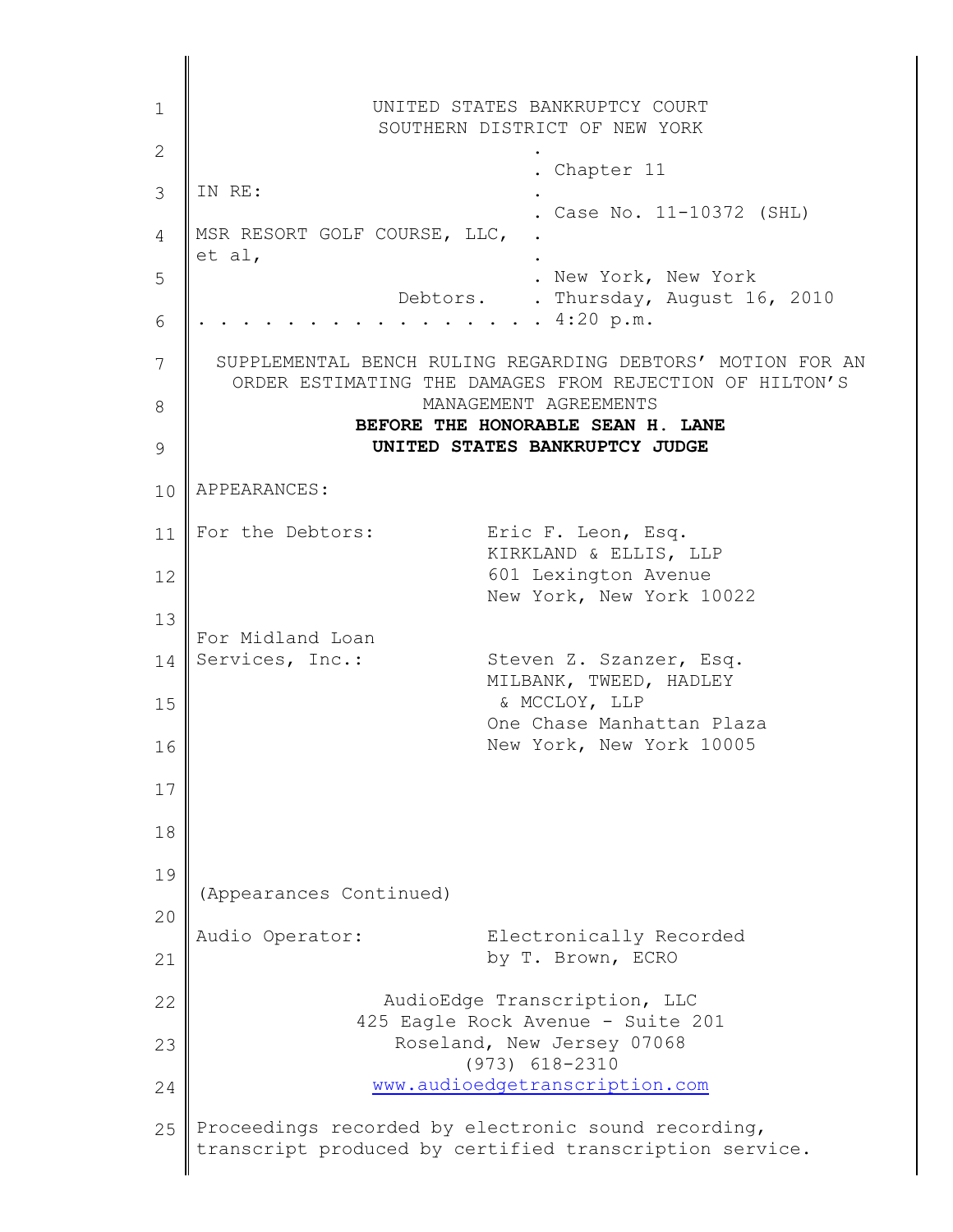| 1            | APPEARANCES: (Continued)                              |                                                                   |
|--------------|-------------------------------------------------------|-------------------------------------------------------------------|
| $\mathbf{2}$ | VIA TELEPHONE:                                        |                                                                   |
| 3<br>4       | For the Debtors:                                      | Paul Basta, Esq.<br>KIRKLAND & ELLIS, LLP<br>601 Lexington Avenue |
| 5            |                                                       | New York, New York 10022                                          |
| 6            | For Waldorf=Astoria<br>Management, LLC:               | David M. Neff, Esq.                                               |
| 7            |                                                       | Brian Audette, Esq.<br>PERKINS COIE, LLP                          |
| 8            |                                                       | 131 S. Dearborn Street, Suite 1700<br>Chicago, Illinois 60603     |
| 9            | For the Official Committee<br>of Unsecured Creditors: |                                                                   |
| 10           |                                                       | Craig E. Freeman, Esq.<br>ALSTON & BIRD, LLP<br>90 Park Avenue    |
| 11           |                                                       | New York, New York 10016                                          |
| 12           | GIC RE:                                               | Brian E. Greer, Esq.<br>DECHERT, LLP                              |
| 13           |                                                       | 1095 Avenue of the Americas<br>New York, New York 10036           |
| 14           |                                                       |                                                                   |
| 15           |                                                       |                                                                   |
| 16           |                                                       |                                                                   |
| 17           |                                                       |                                                                   |
| 18           |                                                       |                                                                   |
| 19           |                                                       |                                                                   |
| 20           |                                                       |                                                                   |
| 21           |                                                       |                                                                   |
| 22           |                                                       |                                                                   |
| 23           |                                                       |                                                                   |
| 24           |                                                       |                                                                   |
| 25           |                                                       |                                                                   |
|              |                                                       |                                                                   |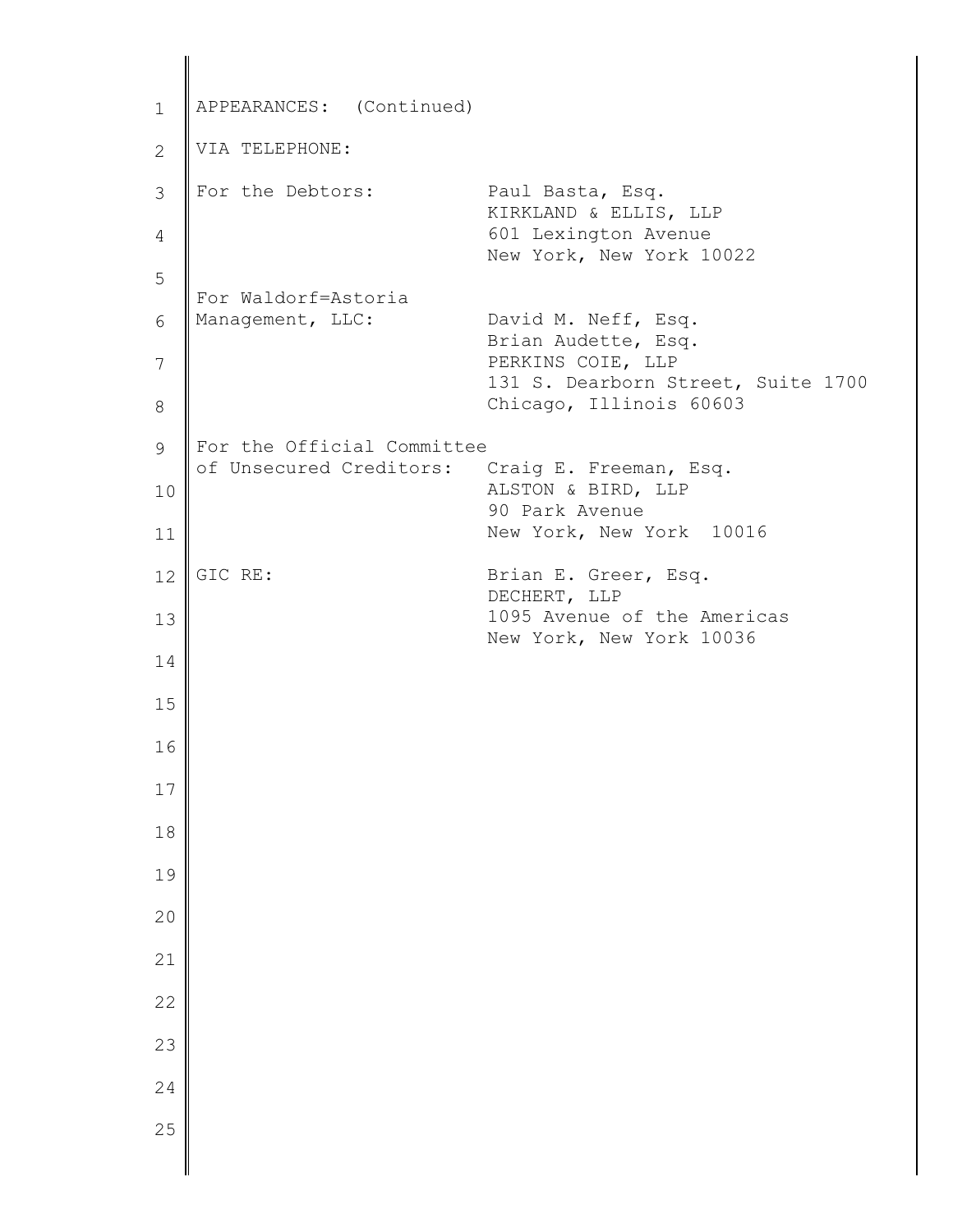|             | 3                                                             |
|-------------|---------------------------------------------------------------|
| $\mathbf 1$ | Before the Court is a request of the parties for              |
| 2           | clarification of the Court's bench ruling of July 31, 2012,   |
| 3           | on the motion of debtors for entry of an order estimating the |
| 4           | damages that would result from rejection of Hilton's          |
| 5           | Management Agreements relating to three properties:<br>The    |
| 6           | Grand Wailea, the Arizona Biltmore, and the La Quinta Resort. |
| 7           | There was a transcript made of that ruling, and               |
| 8           | after review and amendment by the Court, the bench ruling was |
| 9           | placed on the docket at Docket No. 1397.                      |
| 10          | The parties then subsequently filed letters seeking           |
| 11          | clarification on two issues discussed in the bench ruling.    |
| 12          | The debtors' letter was docketed at Docket No. 1384, and      |
| 13          | Hilton's letter was docketed at 1389.                         |
| 14          | The two letters address the same two issues.                  |
| 15          | First, the letters addressed the question of the              |
| 16          | appropriate discount rate for the Court's determination on    |
| 17          | damages for lost profits relating to Hilton's three           |
| 18          | management agreements. The bench ruling held that Hilton was  |
| 19          | entitled to certain lost profits. The Court found these       |
| 20          | profits were subject to a discount rate of 11.6 for the       |
| 21          | Arizona Biltmore and La Quinta Resort, and a discount rate of |
| 22          | 12.6 for the Grand Wailea.                                    |
| 23          | The parties dispute in their letters whether the              |
| 24          | damage award should also be subject to an additional          |
| 25          | discount, based on the expert report of Roger Cline, who was  |
|             |                                                               |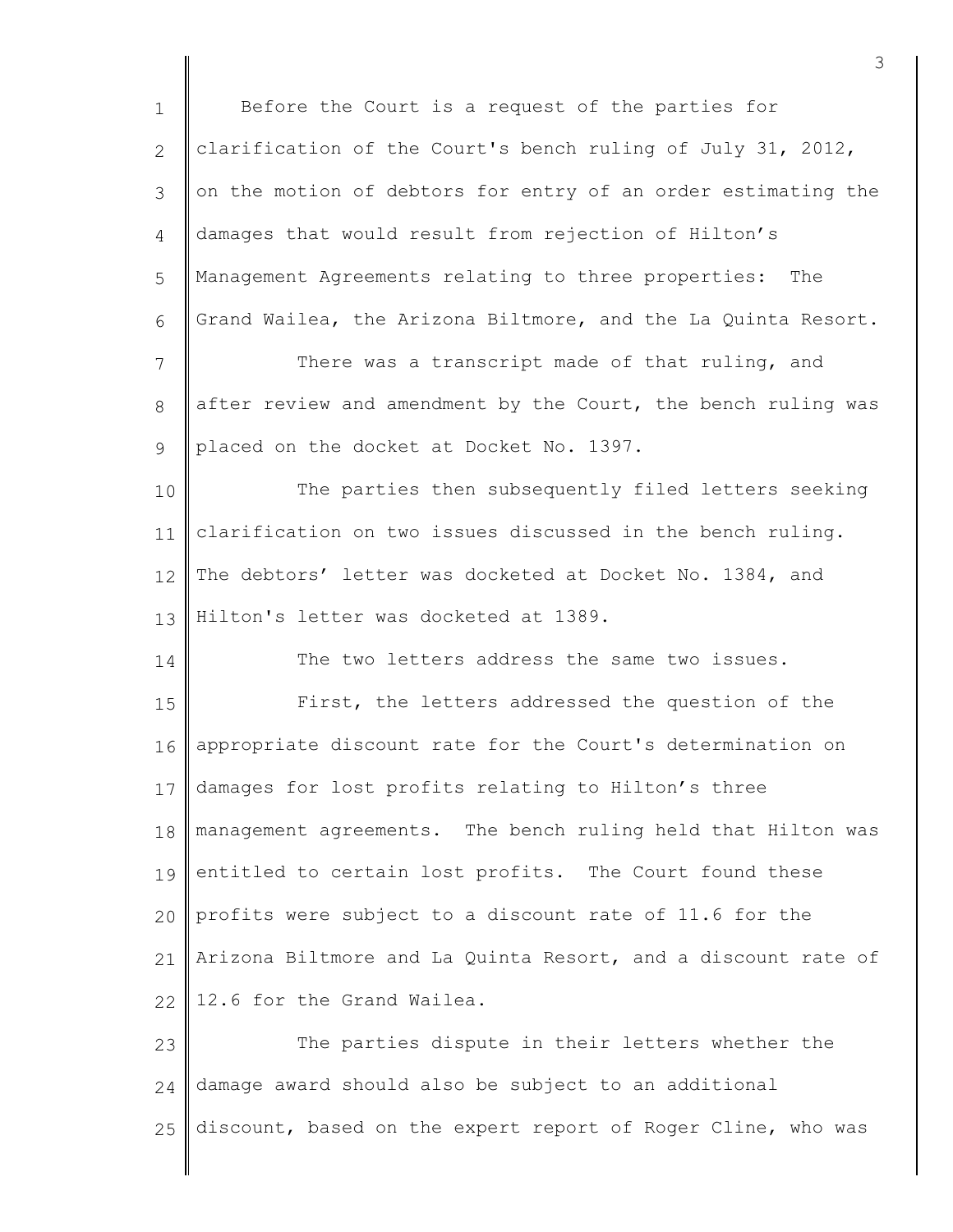1 2 3 4 5 one of Hilton's witnesses. Mr. Cline suggested that a discount rate of eight percent generally should be used, but that there should be a reduction based on the likelihood that Hilton will be terminated in the final ten-year term of the agreements.

6 7 8  $\mathsf{Q}$ 10 11 12 Debtors urge that the Court factor in Mr. Cline's reduction for this possibility of termination in the final ten years into the damages as an additional calculation. Hilton argues that the Court should not, and that the Court has already taken all of the issues regarding the discount rate into consideration in making its ruling and arriving at the 11.6 and 12.6 percentages.

13 14 15 16 17 18 In looking at my ruling, I understand it could be read to be unclear on this issue, so I think that this issue actually is an appropriate one for clarification. I conclude that Mr. Cline's likelihood of termination in the final ten years should not be a separate factor for reduction of the award of damages.

19  $20$ 21 22 23 24 25 As I stated in my ruling, I rejected the discount rate proposed by both parties in favor of my own rate, based on the evidence at trial. That rate started with Hilton's weighted average cost of capital and then factored in specific risks identified during the evidence at trial. It was my intention that the discount rate I arrived at in the bench ruling, 11.6 for two properties, and 12.6 for the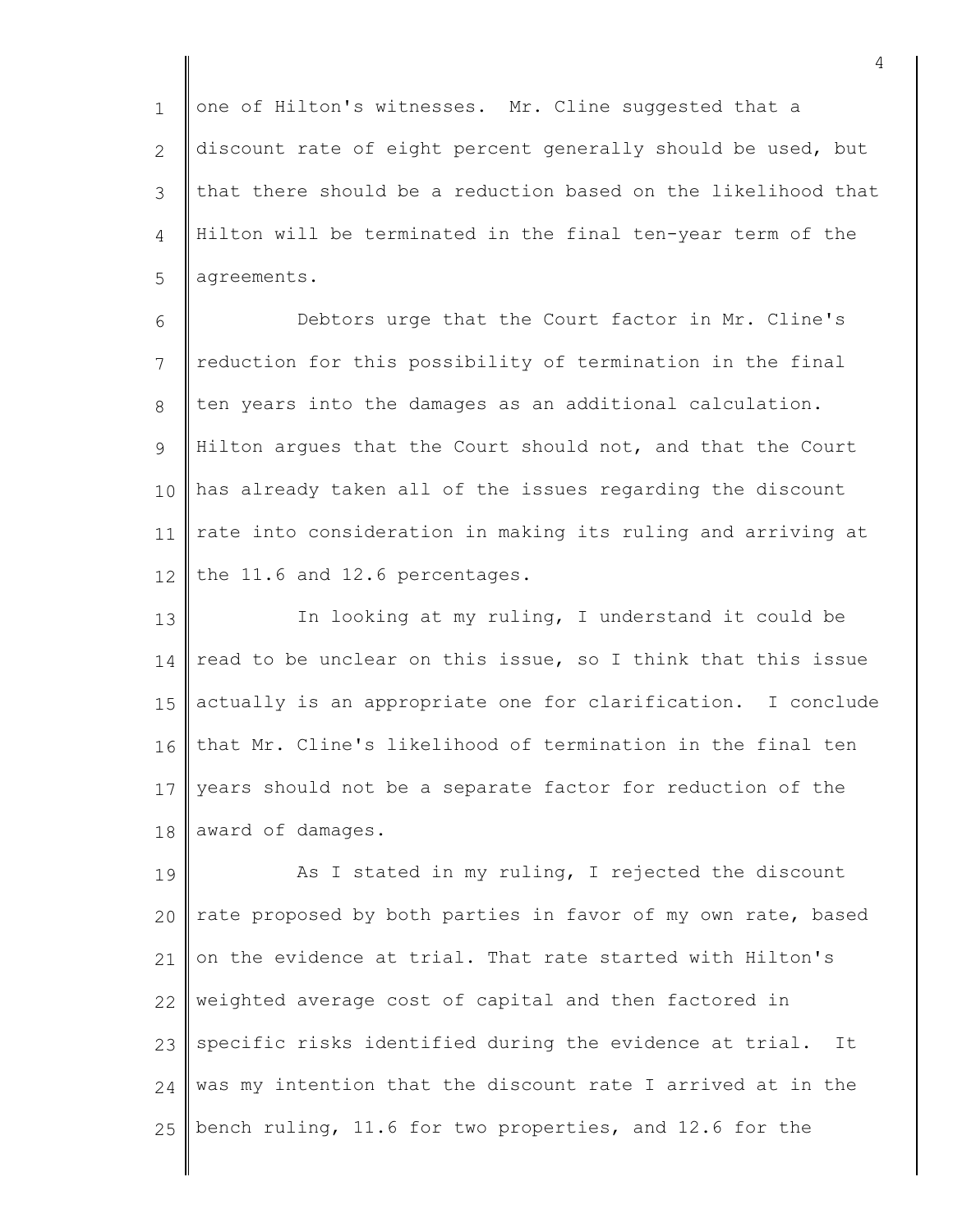1 2 third, be inclusive of all of the risks that were identified at trial.

3 4 5 6 7 8  $\mathsf{Q}$ 10 11 Relatedly, I note that Mr. Cline identified this risk of probability of termination in the context of urging the Court to otherwise apply a discount rate of eight percent. I rejected his approach of eight percent and, again, came up with my own approach that was intended to identify the discount rate for the management agreements as a whole. So on this first issue, I will use Hilton's calculation that does not factor in this additional reduction.

12 13 14 15 16 17 18 19 20 The second issue identified in the letters is the amount of group services expense that should be awarded. In the bench ruling, the Court denied in part Hilton's request for group services expense, to the extent it sought so-called "key money," a claim that was calculated by Hilton to be approximately \$21 million of a total of \$38 million that was requested by Hilton for group services expense. Both the \$38 million and the \$21 million were figures that were provided to the Court by Hilton.

21 22 23 24 25 While the Court denied the request as to key money, the Court granted the request for group services expense that was consistent with the terms of the agreement, as capped at two percent of resort revenue for a five-year period, consistent with Hilton's obligation to mitigate damages.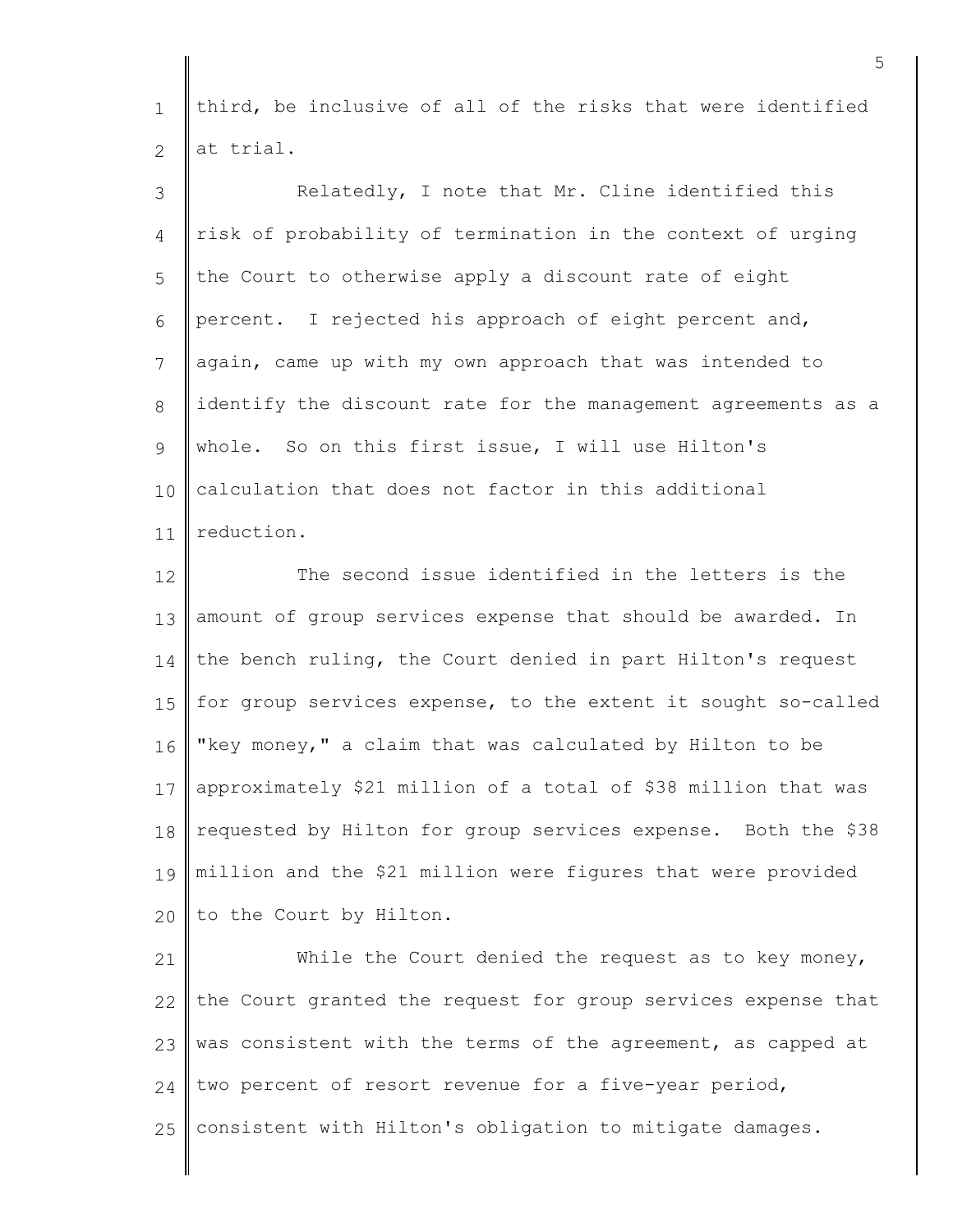1 2 Hilton placed a figure at trial on this part of group services expense at \$17 million.

| $\mathfrak{Z}$ | In my bench ruling, I wondered whether the \$17               |
|----------------|---------------------------------------------------------------|
| 4              | million figure was correct in light of my decision to use a   |
| 5              | higher discount rate than had been proposed by Hilton's       |
| 6              | expert Mr. Cline. I asked the parties to reach an appropriate |
| $\overline{7}$ | calculation of the group services expense damage figure, in   |
| 8              | light of my ruling on the discount rate. I asked for this     |
| 9              | figure so that I could include it in an order to be entered   |
| 10             | on the motion. As a higher discount rate will result in a     |
| 11             | lower figure, I presumed at the time of my bench ruling that  |
| 12             | the damage figure of \$17 million would either decrease or    |
| 13             | remain the same.                                              |
| 14             | The parties now dispute the amount of group services          |
| 15             | expense that should be awarded. Hilton now seeks group        |

15 16 17 18 19 services expense in the amount of \$33.6 million, a figure essentially double what had been previously sought. The debtors object, arguing that the number of \$17 million should now go down to \$11.39 million.

20 21 22 23 24 25 Based on my review of the papers and the trial evidence – particularly, the reports and testimony of Mr. Cline, as well as the presentations of counsel – it appears that the basis for Hilton's new figure is to correct a miscalculation made by Mr. Cline. That miscalculation appears to be that Mr. Cline took the base amount of group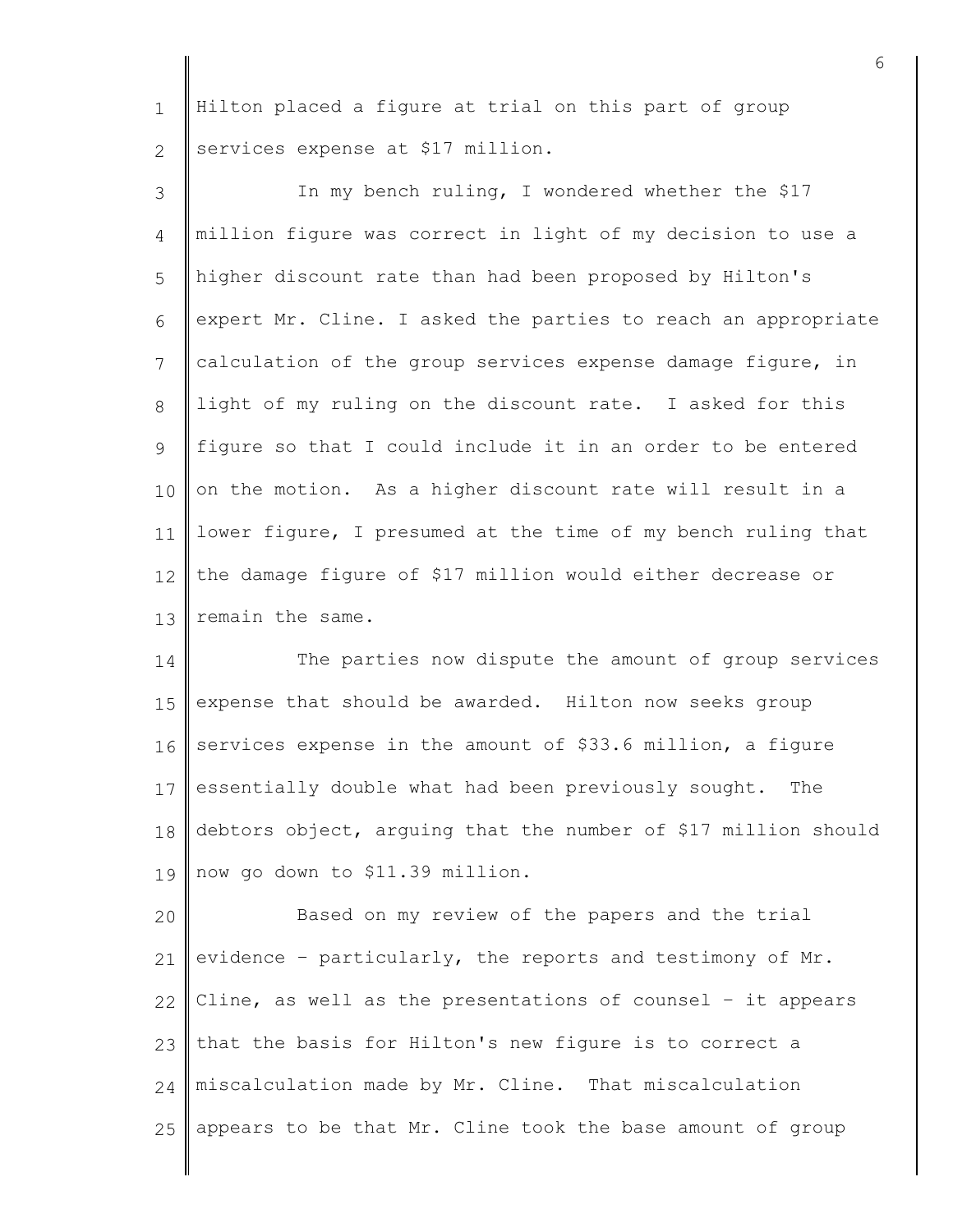1 2 3 4 5 6 services expense and applied the appropriate discount rate to reach a figure, but then subsequently applied the discount rate again to that figure. Essentially, the error that appears to have occurred is that the damages number appears to have been subject to the discount rate twice, which would reduce the figure, not surprisingly, by half.

7 8 9 10 11 12 13 14 15 16 Unlike my first ruling, I don't think this second issue calls for a clarification on the bench ruling. Instead, I view Hilton's \$33 million figure to be based on a new argument about the evidence at trial and how that evidence should be understood. Therefore, I conclude that Hilton is really requesting that the Court amend its bench ruling, a request that is governed by Rule 60(b) of the Federal Rules of Civil Procedure. That rule, 60(b), is made applicable to bankruptcy proceedings by virtue of Bankruptcy Rule 9024.

17 18 19  $20$ 21 In setting out the standard generally, I rely on a Southern District case from New York, Williams v. New York City Department of Corrections, 219 F.R.D. 78 (S.D.N.Y. 2003), which has an extensive discussion of the standard for a Rule 60(b) motion.

22 23 24 25 As noted in the Williams decision, Rule 60(b) allows the Court to revisit an order or judgment and provides relief based on any of six criteria. The first criteria addresses mistake, inadvertent surprise, or excusable neglect. The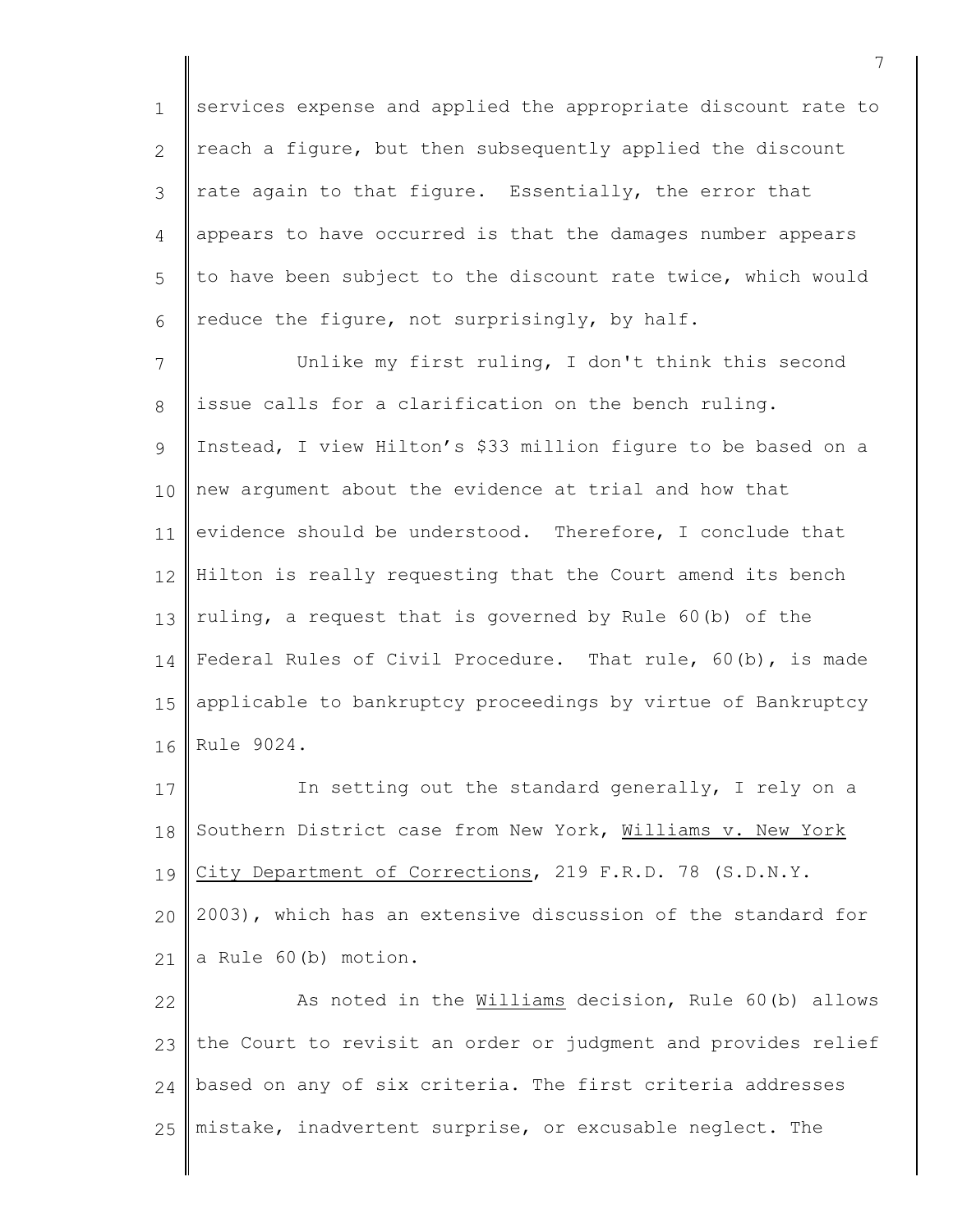1 2 3 4 second criteria includes newly discovered evidence; the third includes fraud, misrepresentation, or other misconduct. The other criteria list a number of other factors that do not apply to this proceeding.

5 6 7 8 9 10 11 12 13 14 15 16 17 To prevail on a Rule 60(b) motion, the moving party must demonstrate that one of the criteria outlined in the rule applies. "A motion under Rule 60(b) is addressed at the sound discretion of the Court." Velez v. Vasallo, 203 F. Supp. 2d 312, 333 (S.D.N.Y. 2002)(citing Mendell In Behalf of Viacom, Inc. v. Gollust, 909 F.2d 724, 731 (2d Cir. 1990)). "Rule 60(b) provides an opportunity for courts to balance fairness considerations present in a particular case against the policy favoring the finality of judgments." Broadway v. City of New York, 2003 WL 21209635, at \*3 (S.D.N.Y., May 21, 2003). "Rule 60(b) motions, however, are generally granted only upon a showing of exceptional circumstances." Mendell, 909 F.2d at 731.

18 19 The Second Circuit has imposed a three-pronged test in order for a Rule 60(b) motion to be granted:

20 21 22 23 24 First, there must be highly convincing evidence supporting the motion. Second, the moving party must show good cause for failing to act sooner. And third, the moving party must show that granting the motion will not impose an undue hardship on the other party.

25

And that is taken from another case from the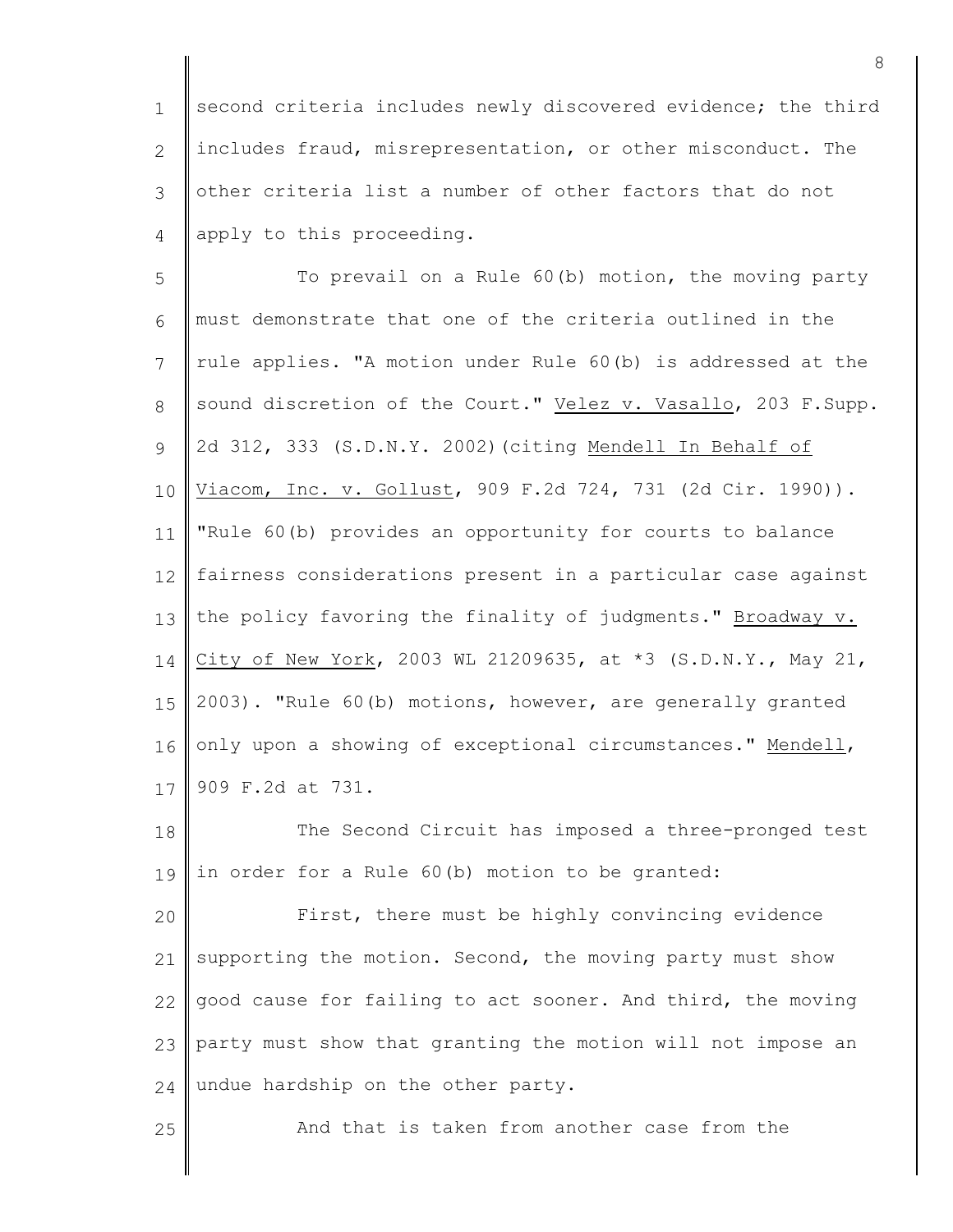Southern District, 2003 WL 21209635.

1

2 3 4 5 6 7 8 9 10 11 12 13 14 15 16 17 18 19 20 21 22 23 24 25 "The burden of demonstrating the motion is justified rests on the moving party." State Street Bank and Trust Co. v. Iversiones, 246 F.Supp 2d 231, 248 (S.D.N.Y. 2002). Hilton has not met the standard for Rule 60(b) here. The \$17 million figure that the Court adopted in its bench ruling was a figure advocated by Hilton in every part of this proceeding until Hilton raised this issue for the first time in its letter after the trial. In fact, Mr. Cline's expert report consistently uses the figure of \$38.9 million to describe group services expense as a whole, including the \$21 million of key money. These numbers are included in his expert report. Hilton's pretrial brief uses that number, as well. During trial, the opening statement of Hilton is found at the transcript of the hearing from June 27th, at Page 31 and states that: "-- foregone payments of group services expense. Those Mr. Cline has calculated at about \$38 million." During Mr. Cline's cross, there is extensive testimony explaining how that \$38 million is broken out. I reference Mr. Cline's cross-examination at transcript of hearing on July 3rd, at 925. From Lines 8 through Line 20 of that page, the colloquy goes as follows: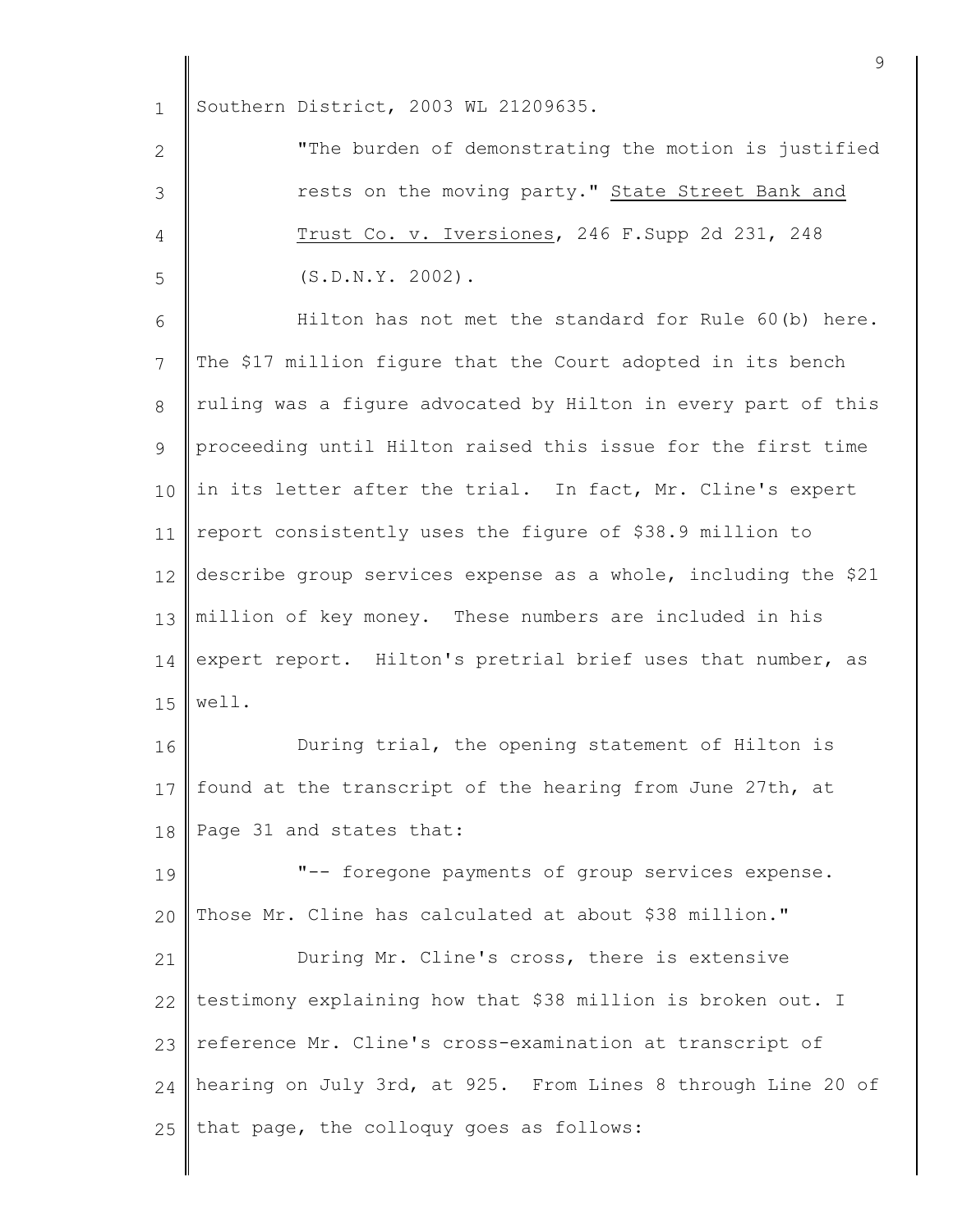|              | 10                                                            |
|--------------|---------------------------------------------------------------|
| $\mathbf 1$  | "Question: Okay. Just so I'm clear, the total                 |
| $\mathbf{2}$ | damages you attribute to group services is 38.9 million,      |
| 3            | correct?                                                      |
| 4            | "Answer: Correct.                                             |
| 5            | "Question: And of that, 21.7 million is for the key           |
| 6            | money that we'll get to, correct?                             |
| 7            | "Answer: Correct.                                             |
| 8            | "Question: So the lost future payments you valued             |
| 9            | at about 17 million. Is that right?                           |
| 10           | "Answer: (Witness reviews exhibit). For the five              |
| 11           | years leading up to the payment of the key money, yes."       |
| 12           | This is also confirmed by cross-examination on July           |
| 13           | 3rd, Page 933, Lines 10 through 16.                           |
| 14           | Similarly, post-trial briefing presented the same             |
| 15           | numbers. Hilton's post-trial brief at Paragraph 109           |
| 16           | references that Hilton will fund, out of pocket, the amount   |
| 17           | of group services expense that the Hilton resorts would have  |
| 18           | otherwise contributed, which Cline estimates have a net       |
| 19           | present value of \$17 million. The post trial brief           |
| 20           | references Hilton's trial exhibit 24 on Pages 49 and 50.      |
| 21           | Similarly, Hilton's post-trial brief further breaks           |
| 22           | it out on Paragraph 109, talking about key money constituting |
| 23           | \$21 million of a total of \$38 million; and Paragraph 110    |
| 24           | again breaking out group services expense of \$17 million,    |
| 25           | plus \$21 million in key money.                               |
|              |                                                               |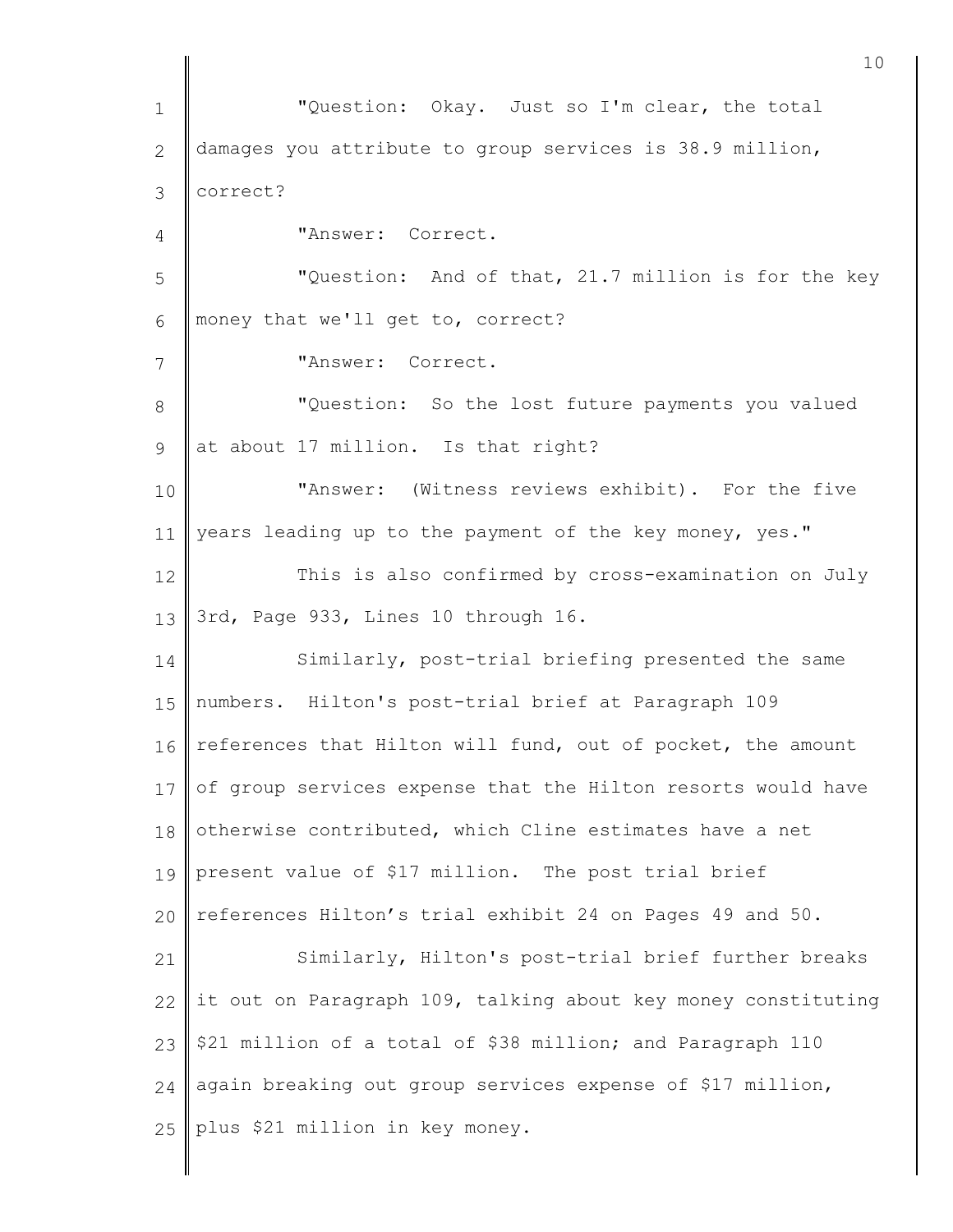1 2 3 4 5 6 7 8 9 10 11 12 13 14 15 16 17 18 19 20 21 22 23 24 Hilton has not shown good cause for not acting earlier to correct a calculation that was entirely within its power and was a number advocated by Hilton to this Court. There is clear prejudice to the other side in the form of a proposed increase in damages of some \$17 million, an increase which might have affected debtors' litigation strategy if it had been discussed during discovery. It might have affected what issues were pursued in discovery. It also might have affected what questions were asked at trial. Thus, I conclude that the evidence in support of the motion is not the kind of highly convincing evidence that is required to grant a Rule 60(b) motion, and Hilton has not shown good cause for its failure to act sooner. I also find there has been a showing of undue hardship to be imposed on other parties, that is, granting the proposed relief would impose hardship on the debtors here. Moreover, I note that it is well settled in this circuit that three situations warrant reconsideration of previous court decisions: One, an intervening change in controlling law; Two, the availability of new evidence; And three, the need to correct clear error or prevent manifest injustice. Palaimo v. Lutz, 837 F.Supp. 55 (N.D.N.Y. 1993). I note that other courts have commented upon the

fact that ignorance or carelessness on the part of a litigant

25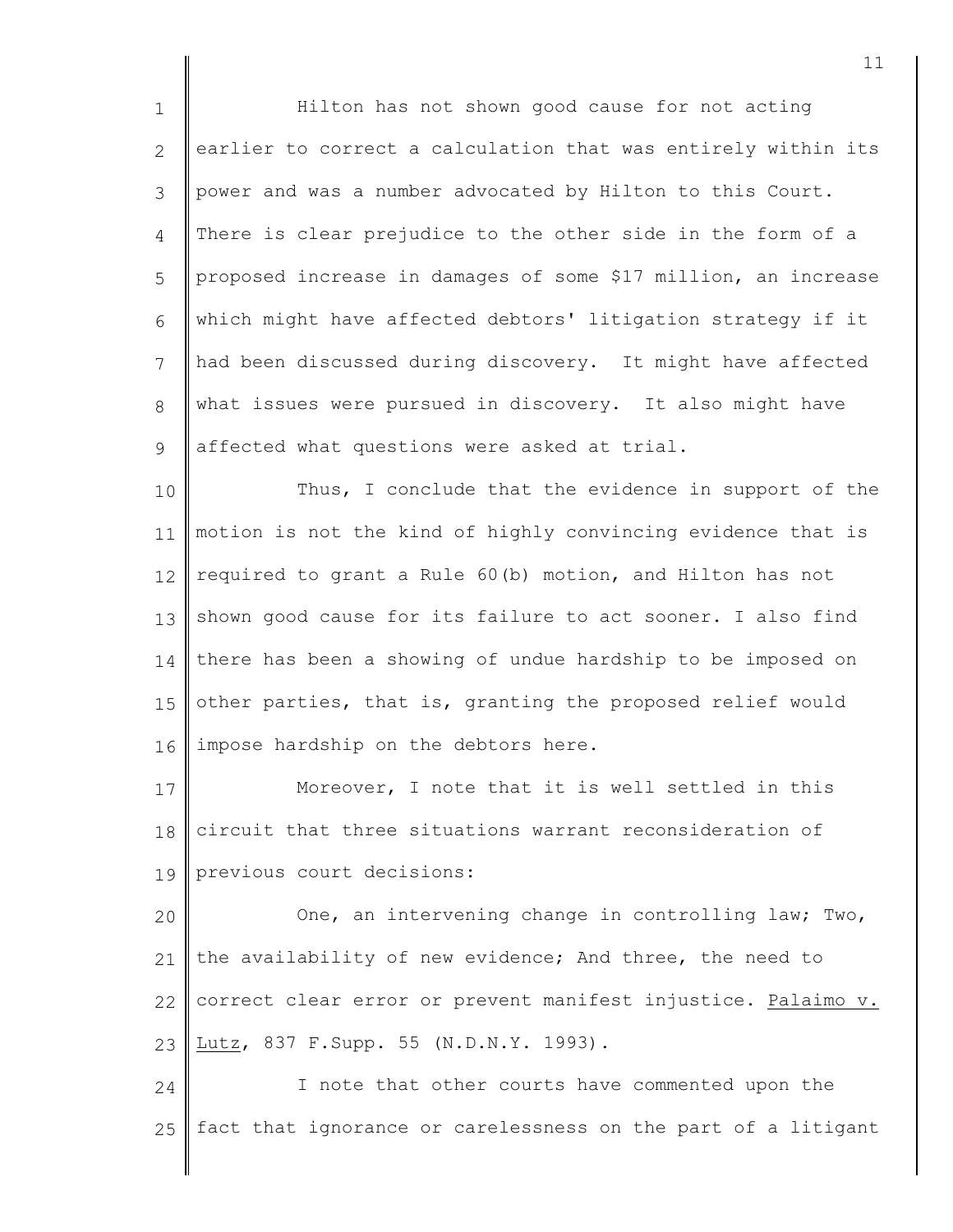1 2 3 4 5 or an attorney will not provide grounds for Rule 60(b) relief. See Bershad v. McDonough, 469 F.2d 1333, 1337 (7th Cir. 1972); see also Hoffman, Farmers Co-operative Elevator Association v. Strand, 382 F.2d 224, 232 (8th Cir.), cert. denied, 389 U.S. 1014 (1967).

6 7 8 9 10 11 12 13 For all those reasons, I side with Hilton on the first issue; namely, that the damages award should not be further reduced for risk of termination identified by Mr. Cline. But I side with the debtors on the second issue; namely that the \$17 million, having been repeatedly advocated to this Court by Hilton as the proper damages amount, cannot now be changed after the trial has been concluded and the Court has issued its ruling.

14 15 16 17 18 19 20 So again, I conclude that the appropriate way to approach the damages figure for group services expense is to take the \$17 million; and, to the extent an eight percent calculation of a discount rate has been applied to reach that figure, that an appropriate discount rate of 11.6 or 12.6, as the case may be, should be applied, so that the number appropriately reflects my ruling on the discount rate.

21 22 23 24 So I would ask that all this be reflected in the order to be provided on the motion, and that the parties order a copy of this transcript, which I will review and put on the docket as a supplement to my earlier bench ruling.

25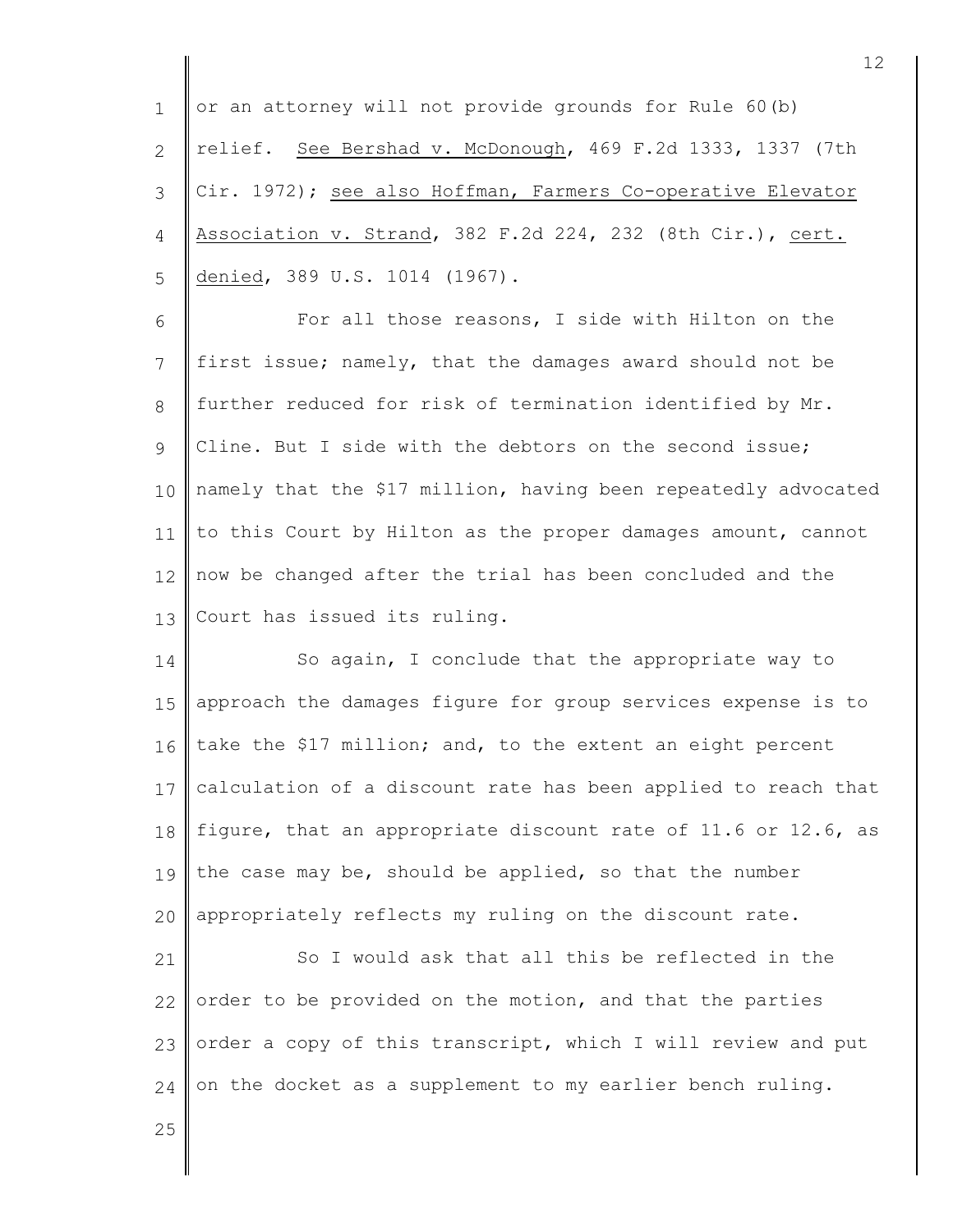|                            | 13    |  |
|----------------------------|-------|--|
| $\ensuremath{\mathbbm{1}}$ | $***$ |  |
| $\sqrt{2}$                 |       |  |
| $\mathfrak{Z}$             |       |  |
| $\sqrt{4}$                 |       |  |
| $\mathbf 5$                |       |  |
| $\sqrt{6}$                 |       |  |
| $\boldsymbol{7}$           |       |  |
| $\,8\,$                    |       |  |
| $\mathcal{G}$              |       |  |
| $10$                       |       |  |
| $11\,$                     |       |  |
| $12\,$                     |       |  |
| 13                         |       |  |
| 14                         |       |  |
| 15                         |       |  |
| 16                         |       |  |
| $17$                       |       |  |
| 18                         |       |  |
| 19                         |       |  |
| 20                         |       |  |
| 21                         |       |  |
| 22                         |       |  |
| 23                         |       |  |
| 24                         |       |  |
| 25                         |       |  |
|                            | Ш     |  |